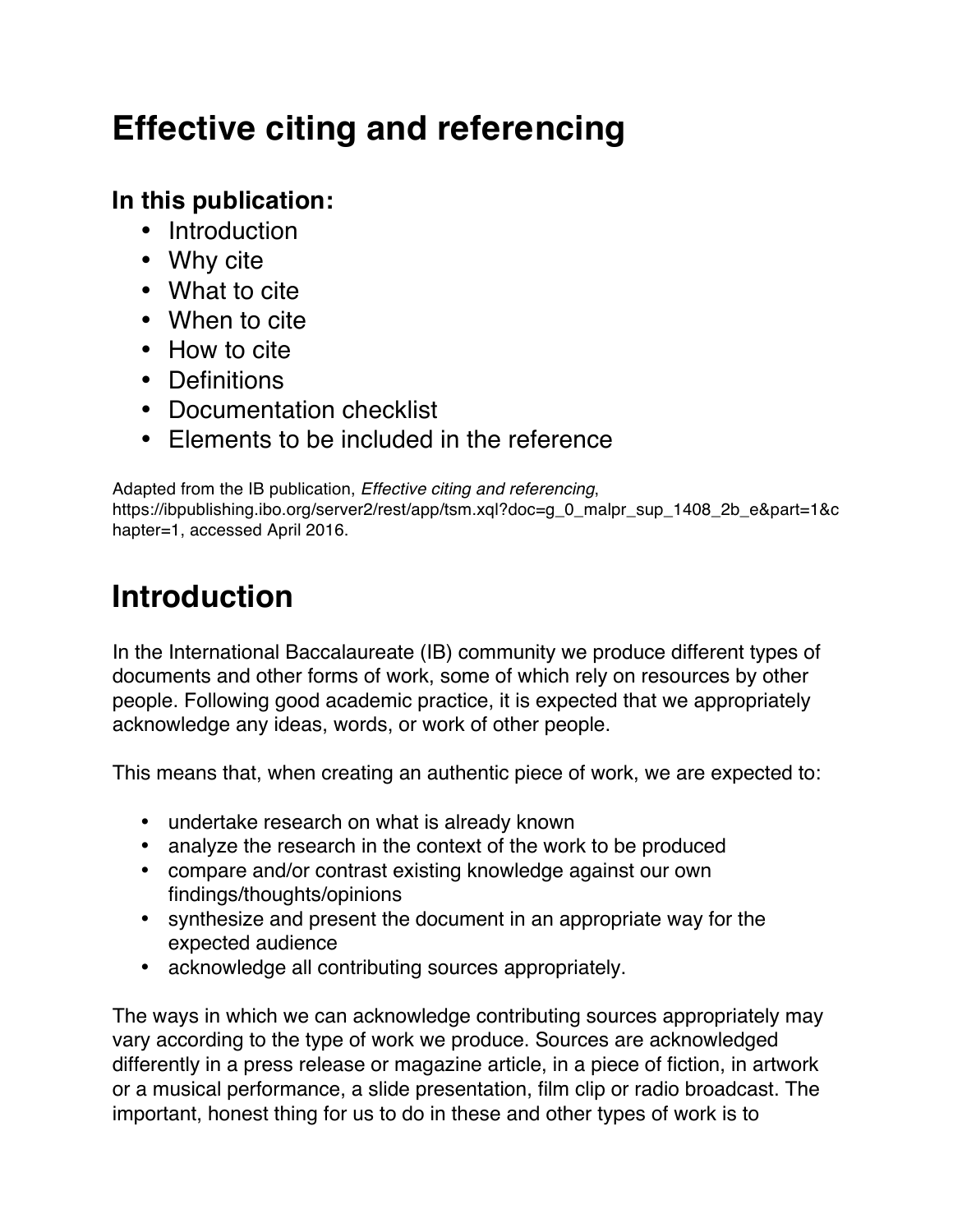acknowledge our sources and influences in some way. In academic writing, and in any work presented for assessment, not only is it necessary to acknowledge our sources appropriately, but it is regarded as important that the acknowledgments be made using a consistent style. The use of a style guide helps us to ensure this consistency.

When we use other people's words, work and ideas to support our own ideas, or to demonstrate divergent opinion, it is essential that we indicate whose words and work we are using. Any reader would benefit from seeing just how the other person's work contributes to ours.

If we fail to show that we are using someone else's words, work or ideas by not indicating that they originated with someone else, then we mislead the reader. If we give the impression that these words or ideas are our own when they are not, this is not good scholarship and, deliberate or unintentional, may be deemed as academic misconduct.

#### **The purpose of this document**

The purpose of this publication is to guide members of the International Baccalaureate (IB) community in understanding the IB's expectations with regards to referencing the ideas, words, or work of other people when producing an original document or piece of work.

This document provides guidance on referencing and demonstrates some of the differences between the most widely used styles. Due to the wide range of subjects, multiple response languages and the diversity of referencing styles, the IB does not prescribe or insist on a particular style. All examples provided in this document are for illustration purposes only. The IB's requirements are for honesty in indicating when and which ideas and words are not the writer's own, and consistency in referencing the source of those ideas and words.

# **Why cite**

Proper citation is a key element in academic scholarship and intellectual exchange. When we cite we:

- show respect for the work of others
- help a reader to distinguish our work from the work of others who have contributed to our work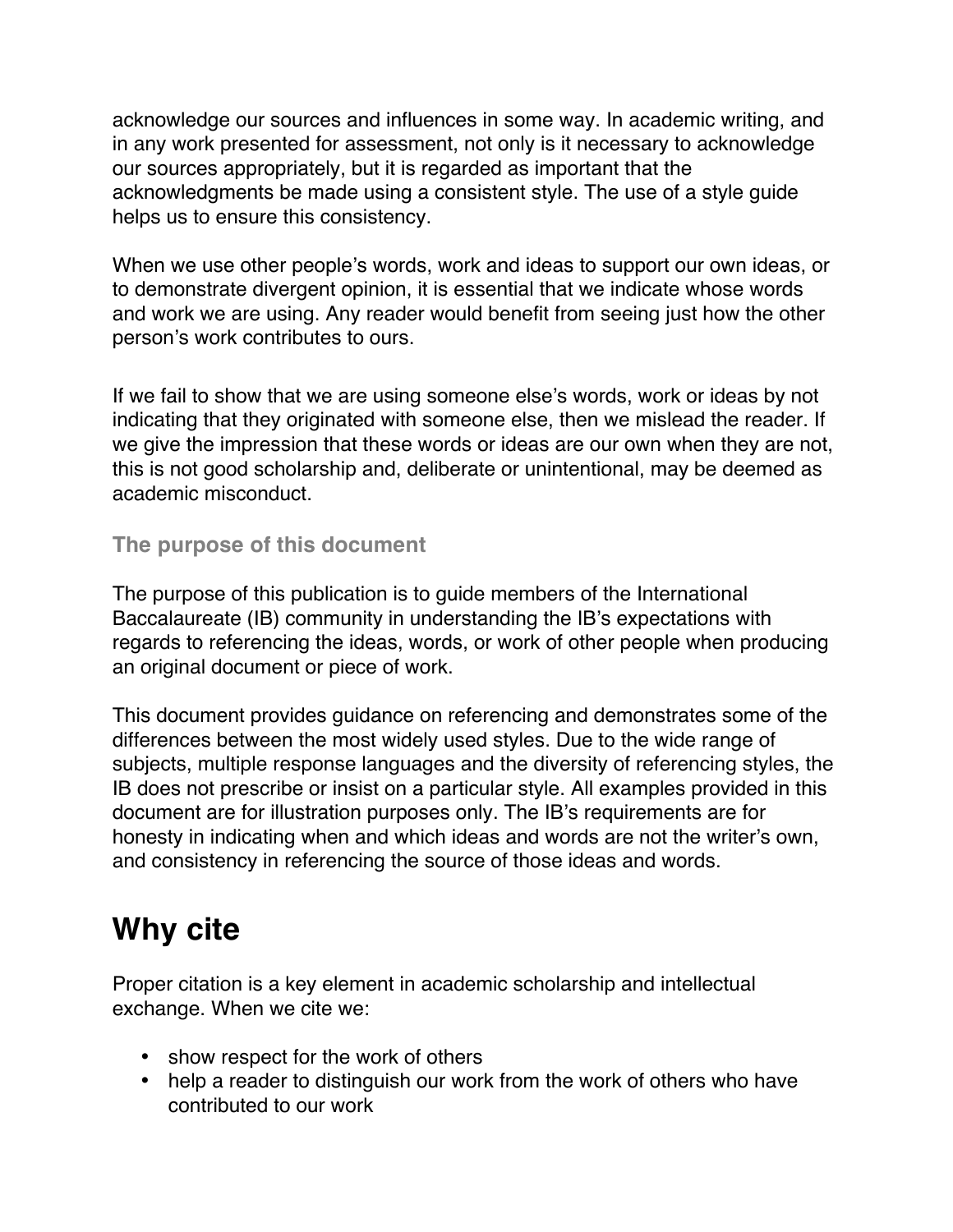- give the reader the opportunity to check the validity of our use of other people's work
- give the reader the opportunity to follow up our references, out of interest
- show and receive proper credit for our research process
- demonstrate that we are able to use reliable sources and critically assess them to support our work
- establish the credibility and authority of our knowledge and ideas
- demonstrate that we are able to draw our own conclusions
- share the blame (if we get it wrong).

# **What to cite**

As creators/authors, we are expected to acknowledge any materials or ideas that are not ours and that have been used in any way, such as quotation, paraphrase or summary. The term "materials" means written, oral or electronic products, and may include the following.

- 
- Text Artistic Letters
- 
- Visual Lectures Broadcasts
- 
- 
- Audio Interviews Maps
- 
- 
- Graphic Conversations

As creators/authors, we are expected to acknowledge any materials or ideas that are not ours and that have been used in any way, such as quotation, paraphrase or summary. The term "materials" means written, oral or electronic products, and may include the following.

# **When to cite**

When we acknowledge the use of materials or ideas that are not ours, the reader must be able to clearly distinguish between our own words, illustrations, findings and ideas and the words and work of other creators.

Style guides give us advice for documenting our sources in written work, but they are less helpful with other formats and mediums. Nevertheless, we can be honest and we can be helpful to our audience(s)—for assessment purposes, this is an expectation.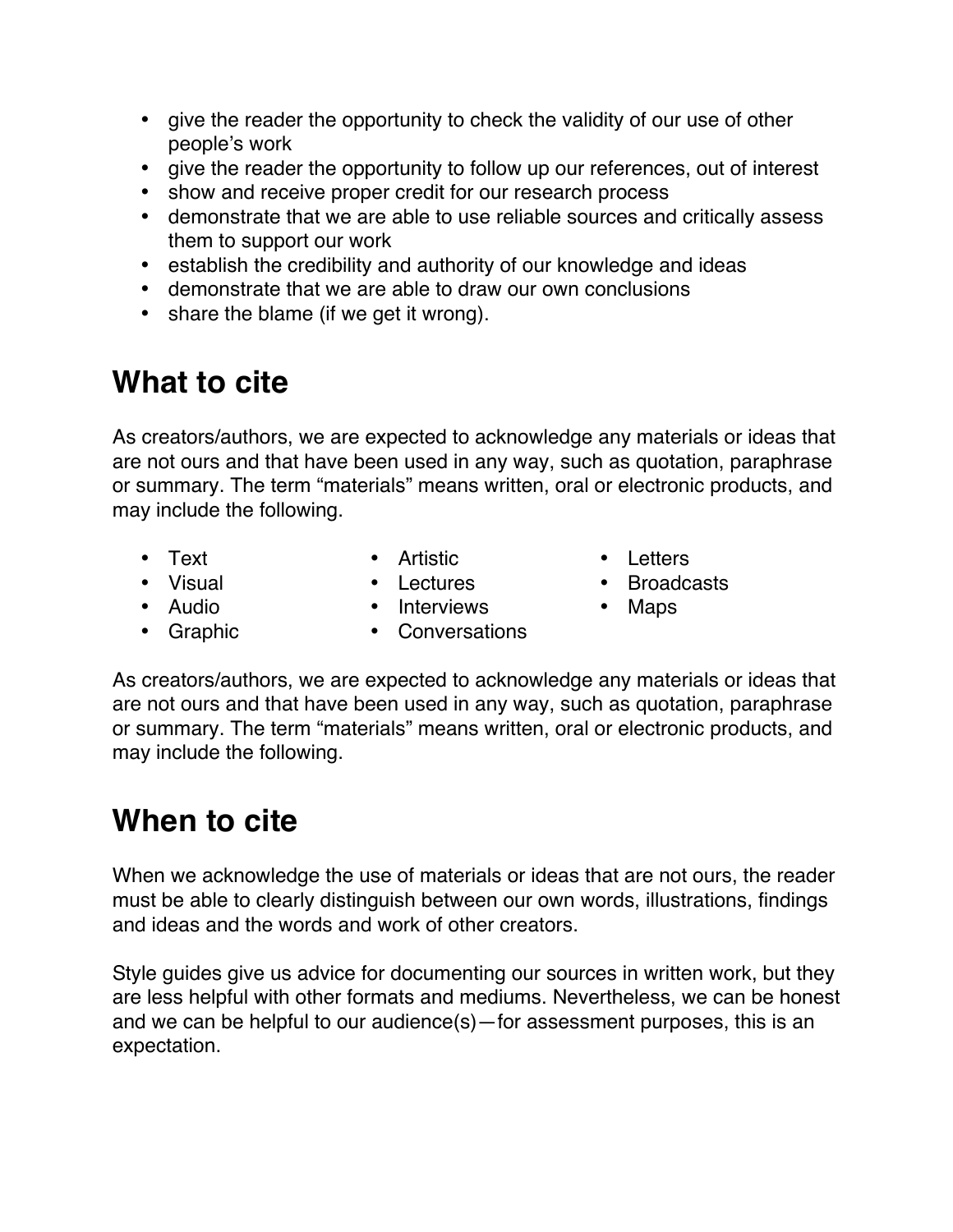In written work, we should cite in the text where we have used an external source. The inclusion of a reference in a bibliography (works cited/list of references) at the end of the paper is not enough. However, for pieces of "creative" written work such as writing in the style of an author or genre, for which in-text citation is not usually expected, creative ways of acknowledging the use of other people's work may be permissible. A bibliography or list of references is also expected.

In other forms of work (music, video, artistic pieces), we are expected to acknowledge use of external sources appropriately.

In presentations we can provide our audience with a handout of our references, or list our sources on the final slide(s).

During an oral presentation, we can acknowledge the sources we are using by the use of phrases, for example, "As Gandhi put it …" or "According to …". We can show a direct quotation by saying "Quote … Unquote" or by signaling with "rabbit's ears" or "air quotes". In a presentation supported by posters or slides, we can include short or full references on the slides; if short references are made on the slides, then we should again provide a full list of references on a handout or on the final slide(s).

We can include references or acknowledgments of other people's work in the final credits of a film. Program notes indicating influences and direct sources can accompany a piece of music. Art on display can be labeled or captioned.

# **How to cite**

When we cite, we should make clear what it is that we are citing. It must be clear to the reader just what it is that we owe to someone else, and whether we have quoted exactly or have used our own words and understanding of the original material.

- The reader must be able to distinguish clearly between our words/work and the words/work of others.
- Quotations—the exact words as used by others—are indicated either by quotation marks or by displaying (indenting) the quotation.
- Paraphrase and summary of others' work should similarly be distinguishable from our own words and ideas.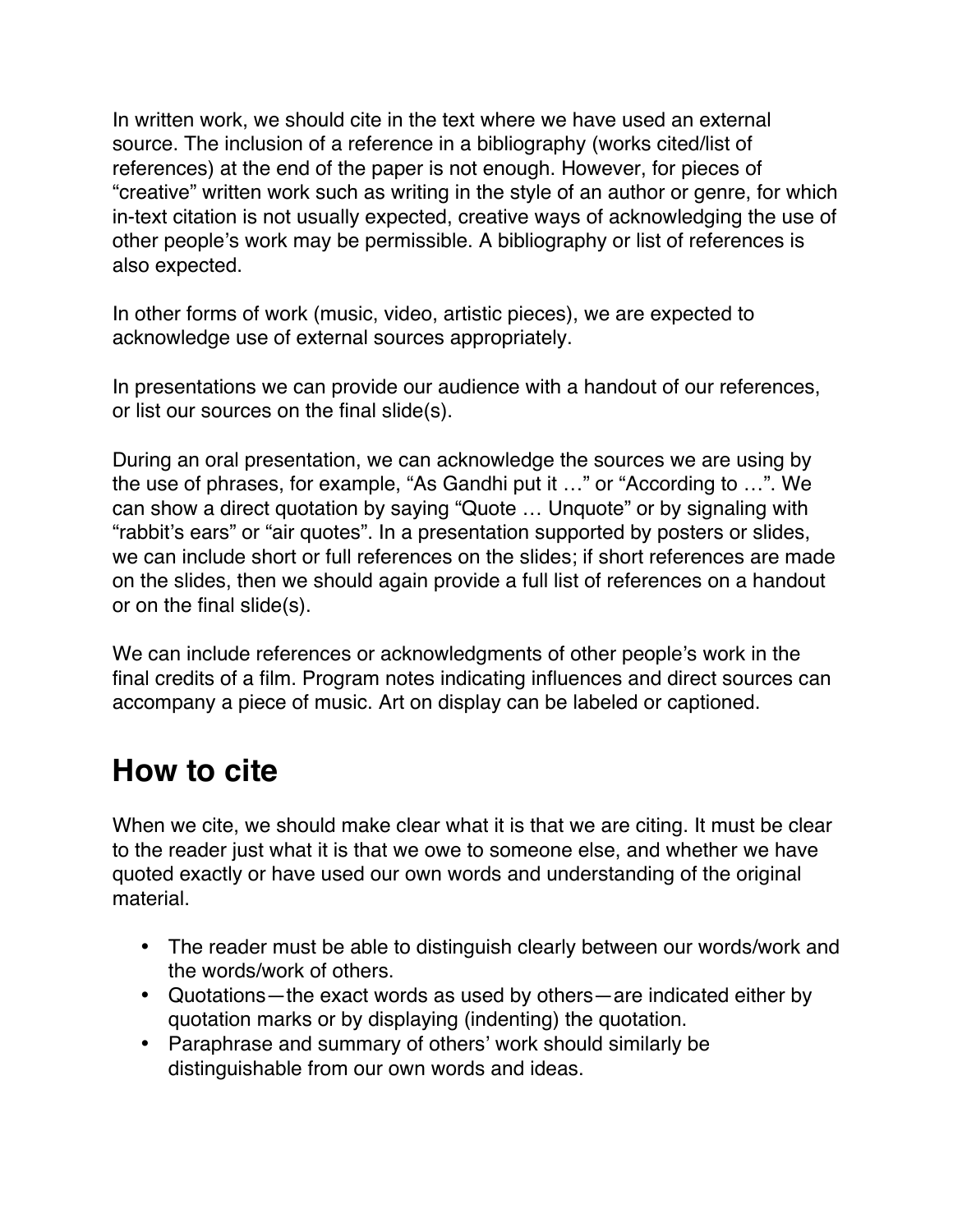- Use of a style guide ensures that our citations and references are recorded consistently.
- Choice of introductory or parenthetical citation is often a matter of readability, emphasis and authority.

As noted in the definitions below, the citation in the text links to a full reference that will enable the reader to trace the exact material used.

The three main types of in-text citation are as follows.

1. Author

In-text citation is done by an introductory and/or parenthetical citation providing:

- the last name of the author, and
- page number(s) from which the quotation or paraphrase is taken, if applicable.
- 1. Author–date

In-text citation is done by an introductory and/or parenthetical citation providing:

- the last name of the author, and
- the year of publication from which the quotation or paraphrase is taken, and the page number, if applicable.
- 3. Numbered footnote

In-text citation is done by:

- superscript note numbers that come after the referenced passage, and after the final punctuation mark, if used, and
- corresponding footnotes placed at the bottom of their page of reference containing all reference details from which the quotation or paraphrase is taken; when using a source for a second or subsequent time, a shorter footnote reference is sufficient.

The following section provides examples on how to cite:

- printed sources
- non-printed electronic sources
- online video clips
- social media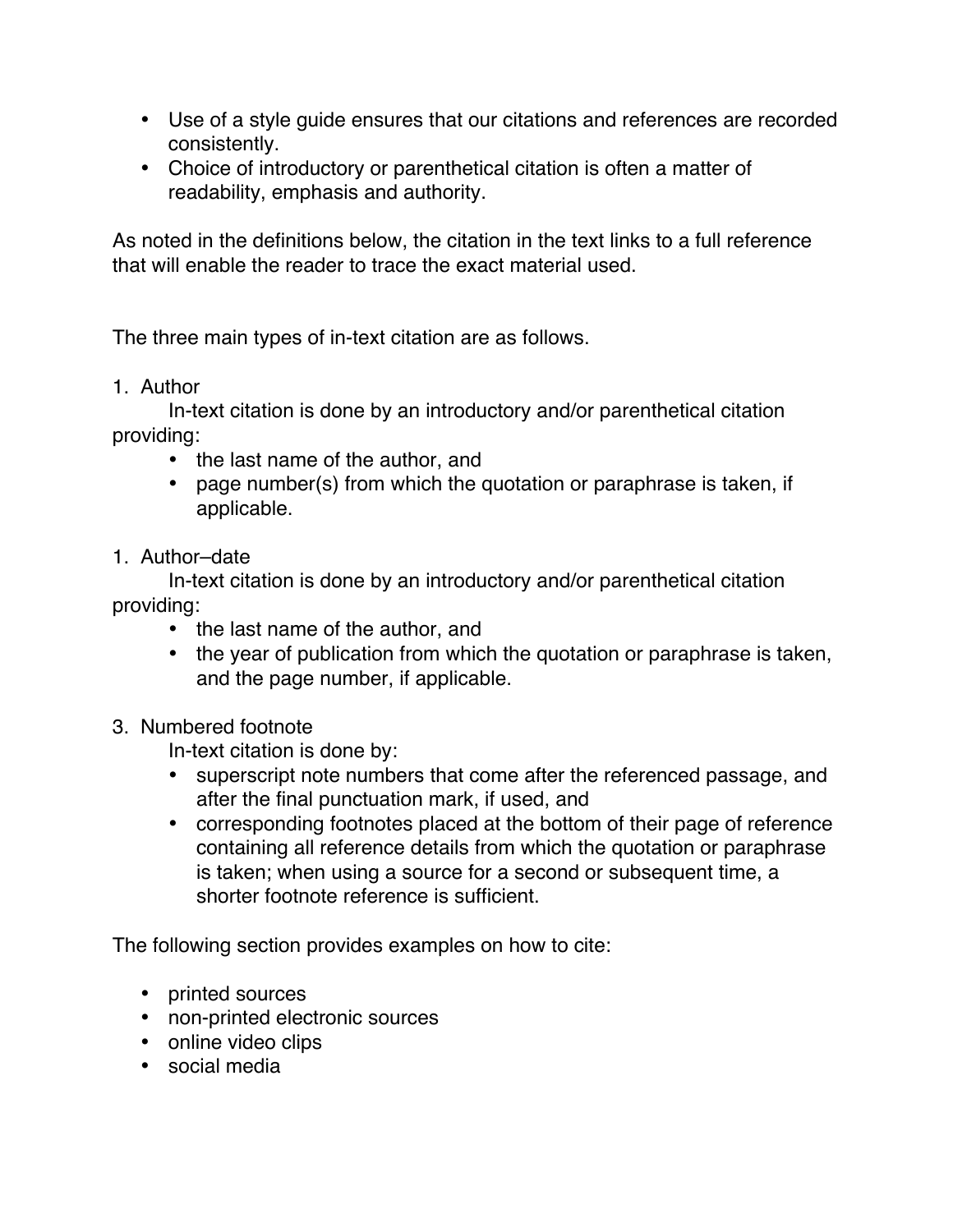## **Citing printed sources**

## **Source material**

Some attempts to gain unfair advantages involve deliberate breaches of the rules. Learners who take devices into examinations, gain unauthorized access to assessment questions, or who hire an impersonator are clearly being dishonest. Because of developments in communication technology, smaller devices can be smuggled in to examination rooms, impersonators are easier to recruit, and hacked questions are more easily available. However, deliberate breaches form a relatively small proportion of dishonesty cases whereas up to 80% in most years involve misuse of others' work through plagiarism or collusion. In these cases, determining whether a learner has acted dishonestly is much more problematic and the role of technology and networked communications in encouraging misuse is also more complex.

#### **Reference:**

Carroll, J. July 2012. Academic honesty in the IB. IB Position Paper. http://blogs.ibo.org/positionpapers/files/2013/02/Academic-honesty-in-the-IB.pdf.

### **Quotation**

#### **Author**

Carroll points out that "deliberate breaches form a relatively small proportion of dishonesty cases whereas up to 80% in most years involve misuse of others' work through plagiarism or collusion" (2).

#### **Author-date**

Carroll reminds us that "deliberate breaches form a relatively small proportion of dishonesty cases whereas up to 80% in most years involve misuse of others' work through plagiarism or collusion" (2012: 2).

#### **Numbered footnote**

As Carroll has noted, "deliberate breaches form a relatively small proportion of dishonesty cases whereas up to 80% in most years involve misuse of others' work through plagiarism or collusion".<sup>1</sup>

<sup>1</sup> Carroll, J. 2012. Academic honesty in the IB. IB Position Paper. http://blogs.ibo.org/positionpapers/files/2013/02/Academic-honesty-in-the-IB.pdf. p 2.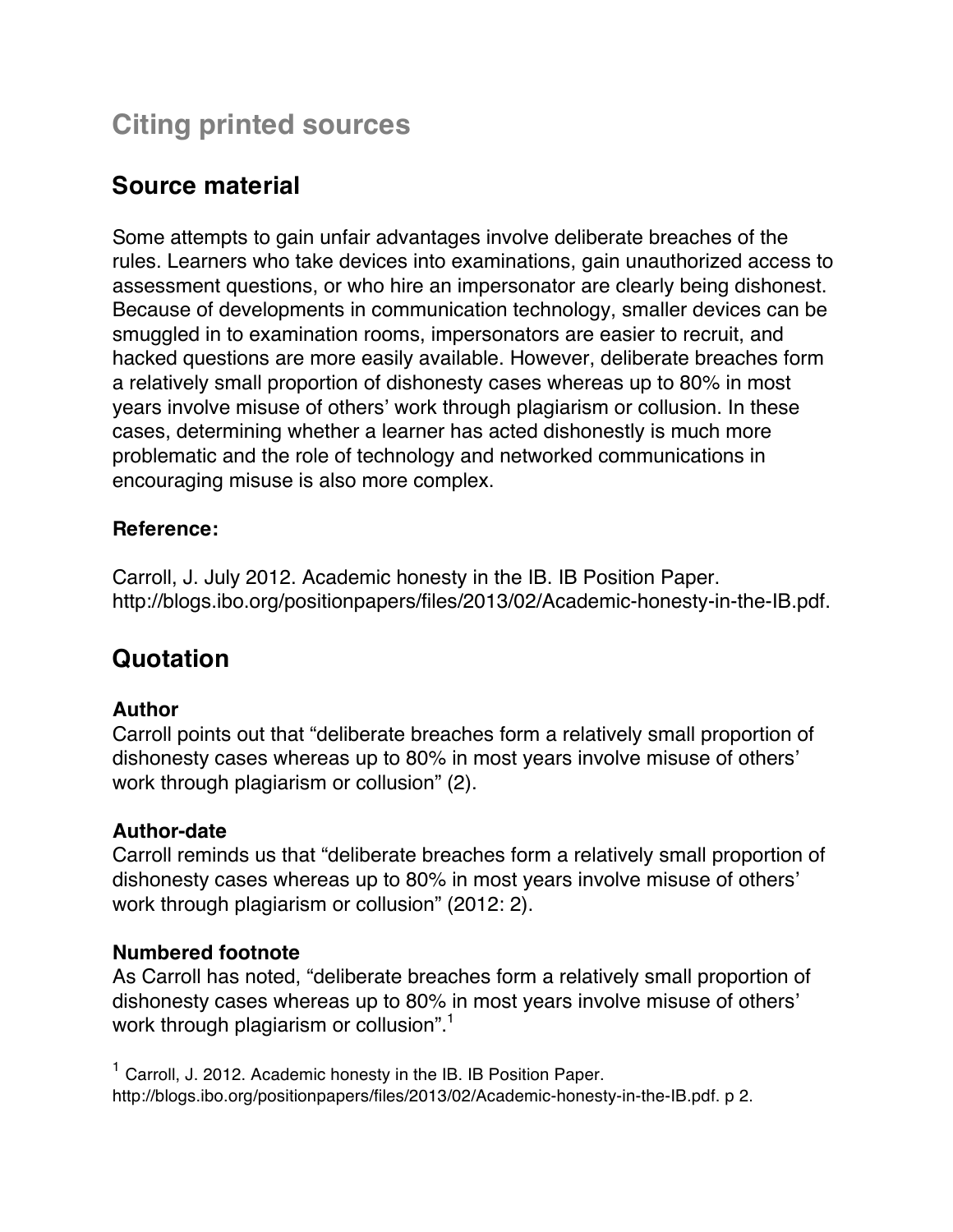### **Paraphrase**

#### **Author**

While some students still try to bring unauthorized materials into examination rooms with a clear intention to cheat, the vast majority of breaches (80%) relate to plagiarism and collusion; establishing responsibility and intent in such cases is not always easy (Carroll 2).

#### **Author-date**

Carroll (2012: 2) notes that while some students still try to bring unauthorized materials into examination rooms with a clear intention to cheat, the vast majority of breaches (80%) relate to plagiarism and collusion; establishing responsibility and intent in such cases is not always easy.

#### **Numbered footnote**

While some students still try to bring unauthorized materials into examination rooms with a clear intention to cheat, the vast majority of breaches (80%) relate to plagiarism and collusion; establishing responsibility and intent in such cases is not always easy.<sup>1</sup>

<sup>1</sup> Carroll, J. 2012. Academic honesty in the IB. IB Position Paper. http://blogs.ibo.org/positionpapers/files/2013/02/Academic-honesty-in-the-IB.pdf. p 2.

## **Citing non-printed electronic sources**

### **Source material**

Reading is important. It is a vital survival skill. Reading, and of course writing, is the basis of learning. Until recently, it was the main method by which people far apart could talk to each other, across the miles or across the years. Even today, reading has advantages not shared by telecommunications or computer technology. And when you think about the vast amount of information, written information, that computer technology makes possible, the ability to read becomes ever more important.

#### **Reference:**

Royce, J. 1995. Reading matters: Words, words, words... http://read2live.info/read2.htm">http://read2live.info/read2.htm. Accessed 30 November 2013.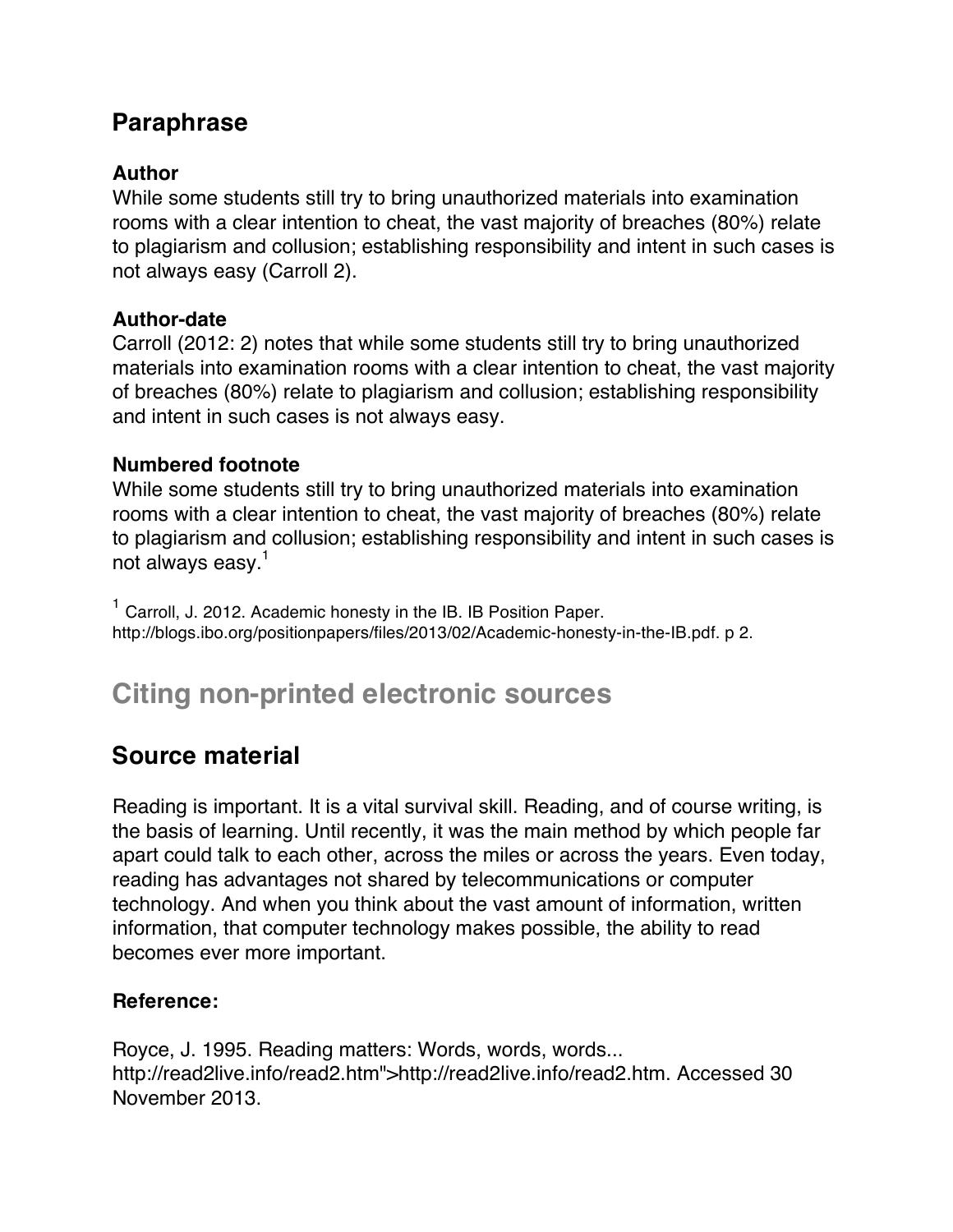## **Quotation**

#### **Author**

In declaring that ability to read is "a vital survival skill", Royce points out that, "when you think about the vast amount of information, written information, that computer technology makes possible, the ability to read becomes ever more important".

#### **Author-date**

Royce, suggesting that ability to read is "a vital survival skill", added, "when you think about the vast amount of information, written information, that computer technology makes possible, the ability to read becomes ever more important" (1995).

#### **Numbered footnote**

In declaring that ability to read is "a vital survival skill", Royce points out that, "when you think about the vast amount of information, written information, that computer technology makes possible, the ability to read becomes ever more important". 2

 $2$  Royce, J. 1995. Reading matters: Words, words, words... http://read2live.info/read2.htm">http://read2live.info/read2.htm. Accessed 30 November 2013.

### **Paraphrase**

#### **Author**

As Royce has suggested, technology has not made obsolete the need for good reading skills; far from it—so much digital text is produced today that ability to read is as important, perhaps even more important, than ever.

#### **Author-date**

As Royce (1995) has suggested, technology has not made obsolete the need for good reading skills; far from it—so much digital text is produced today that ability to read is as important, perhaps even more important, than ever. Almost 20 years later, this remains as true as ever.

#### **Numbered footnote**

As Royce  $^2$  noted, technology has not made obsolete the need for good reading skills; far from it—so much digital text is produced today that ability to read is as important, perhaps even more important, than ever.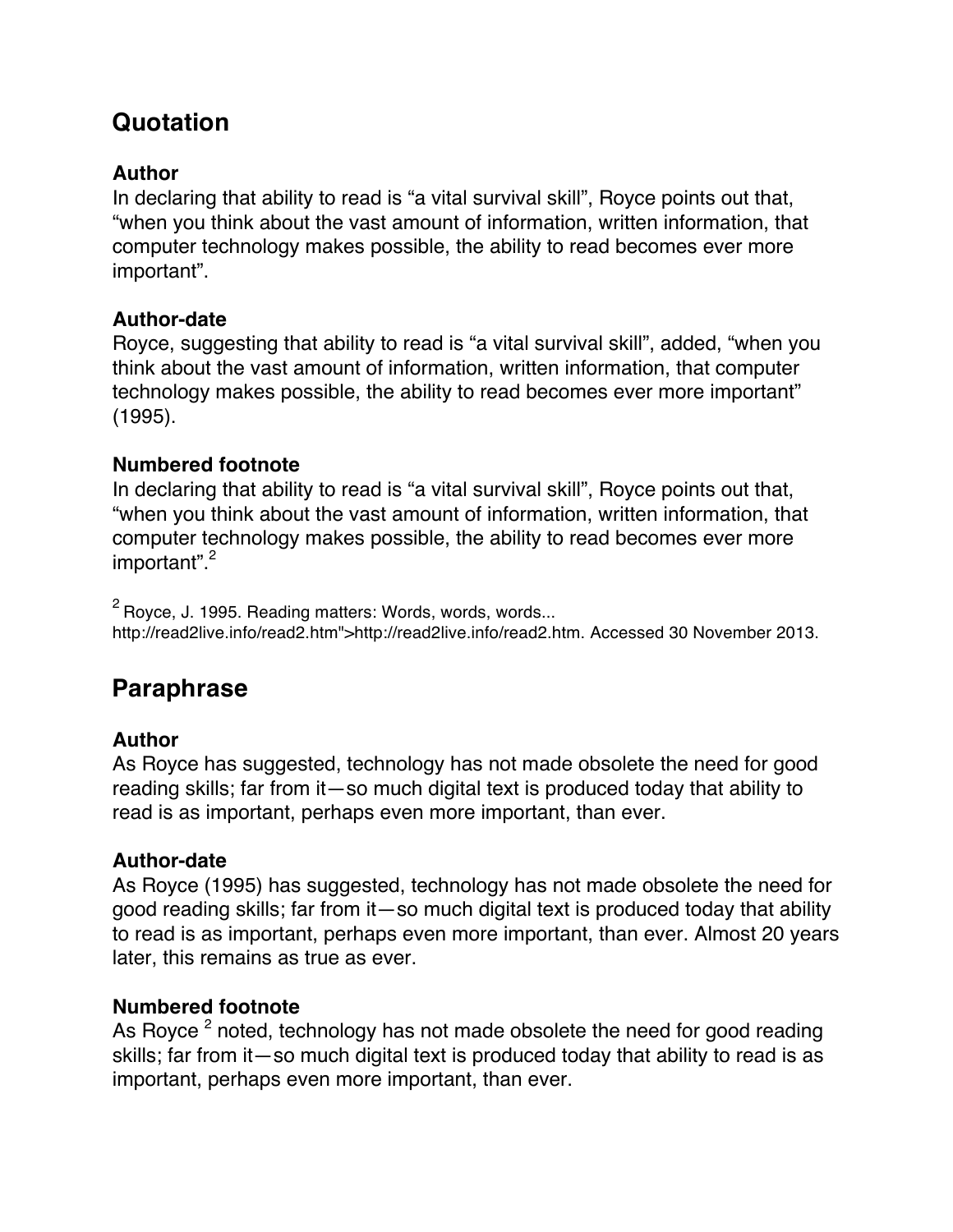$2$  Royce, J. 1995. Reading matters: Words, words, words... http://read2live.info/read2.htm">http://read2live.info/read2.htm. Accessed 30 November 2013.

## **Citing an online video clip**

### **Source material**



#### **Reference:**

International Baccalaureate. May 2010. Education for a Better World: the IB Middle Years Programme (video). http://blogs.ibo.org/ibtv/?p=327. Accessed 30 November 2013.

### **Quotation**

#### **Author**

As one student put it, the Middle Years Programme "wants to make you kind of an analytical mind, it wants to make you criticize what you learn, it wants to make you open-minded" (International Baccalaureate).

#### **Author-date**

As one student put it, the Middle Years Programme "wants to make you kind of an analytical mind, it wants to make you criticize what you learn, it wants to make you open-minded" (International Baccalaureate 2010).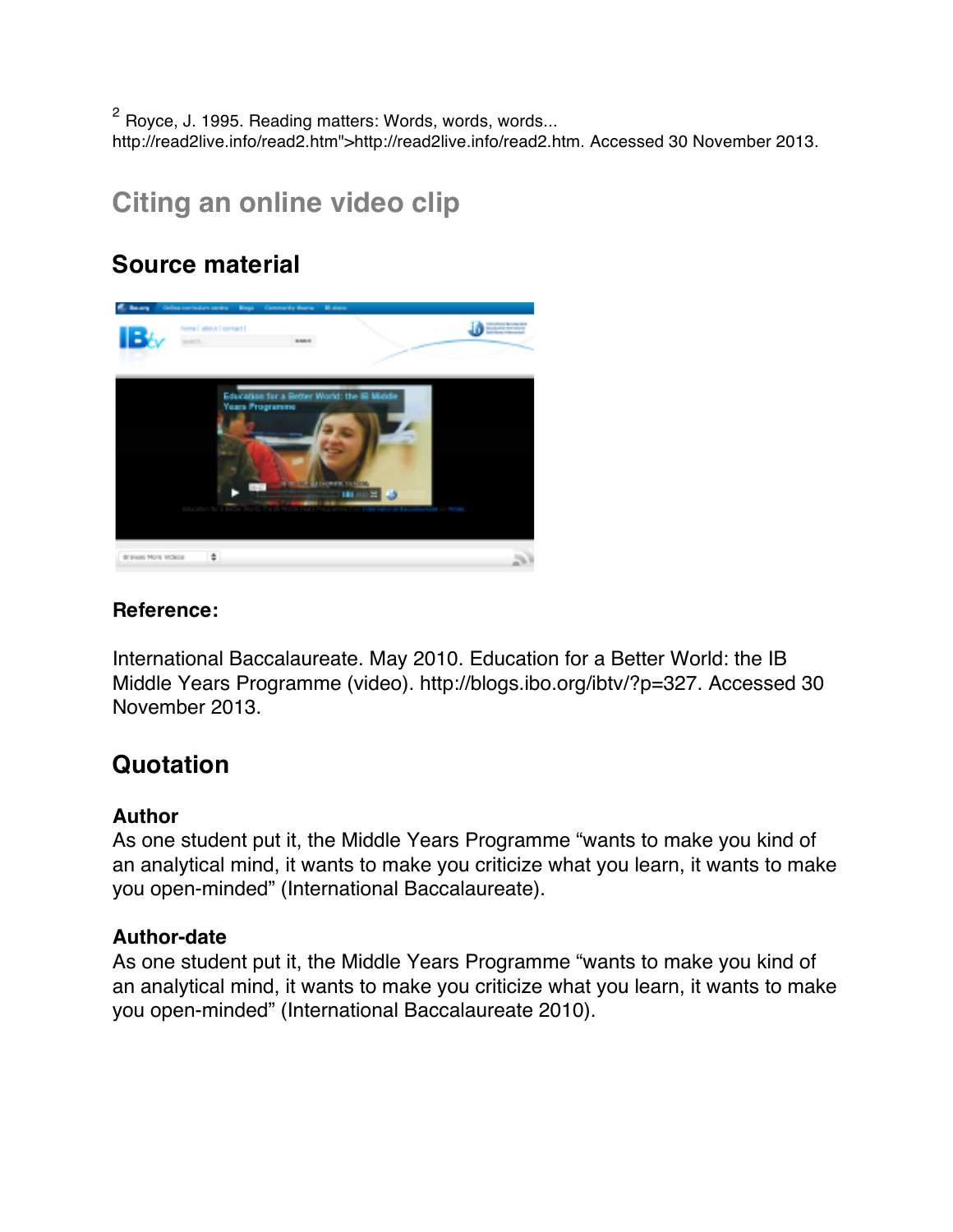#### **Numbered footnote**

As one student put it, the Middle Years Programme "wants to make you kind of an analytical mind, it wants to make you criticize what you learn, it wants to make you open-minded".<sup>3</sup>

<sup>3</sup> International Baccalaureate. May 2010. Education for a Better World: the IB Middle Years Programme (video). http://blogs.ibo.org/ibtv/?p=327. Accessed 30 November 2013.

### **Paraphrase**

#### **Author**

Students realize that the Middle Years Programme attempts to make them think more deeply and carefully, to become and to be critical thinkers (International Baccalaureate).

#### **Author-date**

Students realize that the Middle Years Programme attempts to make them think more deeply and carefully, to become and to be critical thinkers (International Baccalaureate 2010).

#### **Numbered footnote**

Students realize that the Middle Years Programme attempts to make them think more deeply and carefully, to become and to be critical thinkers.<sup>3</sup>

<sup>3</sup> International Baccalaureate. May 2010. Education for a better world: the IB Middle Years Programme (video). http://blogs.ibo.org/ibtv/?p=327. Accessed 30 November 2013.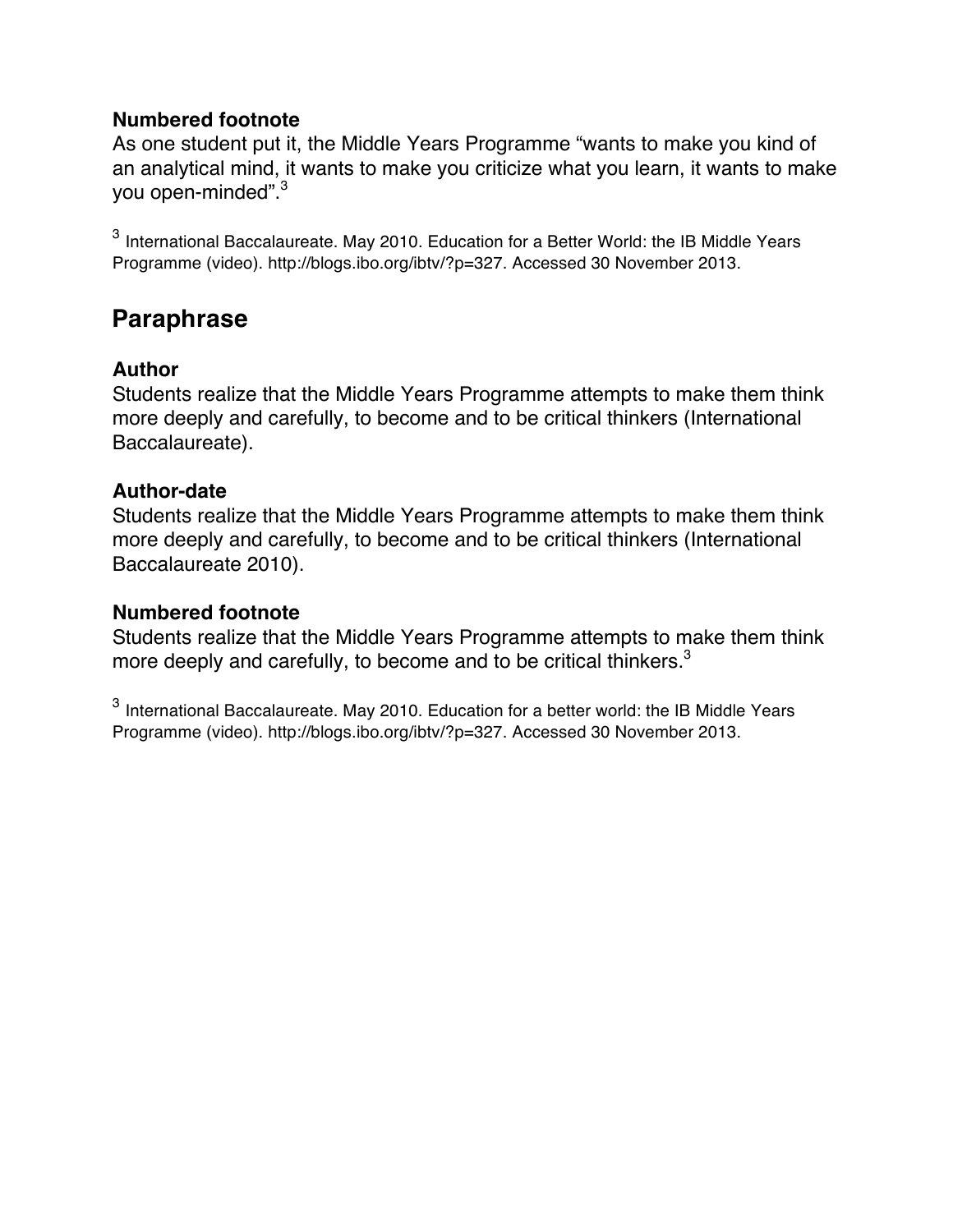# **Citing social media**

## **Source material**



#### **Reference:**

Swanner, I. 21 November 2013. "I can vouch for that …" comment on "Study shows IB graduates are more confident ...". The International Baccalaureate Facebook status update. https://www.facebook.com/IBO.org. Accessed 30 November 2013.

### **Quotation**

#### **Author**

Commenting on an update on IB's Facebook page, which proclaimed "Study shows IB graduates are more confident in research activities at the university level", Israel Swanner declared "I can vouch for that. Freshman year at Pacific was EASY compared to senior year in IB".

#### **Author-date**

Commenting on an update on IB's Facebook page, which proclaimed "Study shows IB graduates are more confident in research activities at the university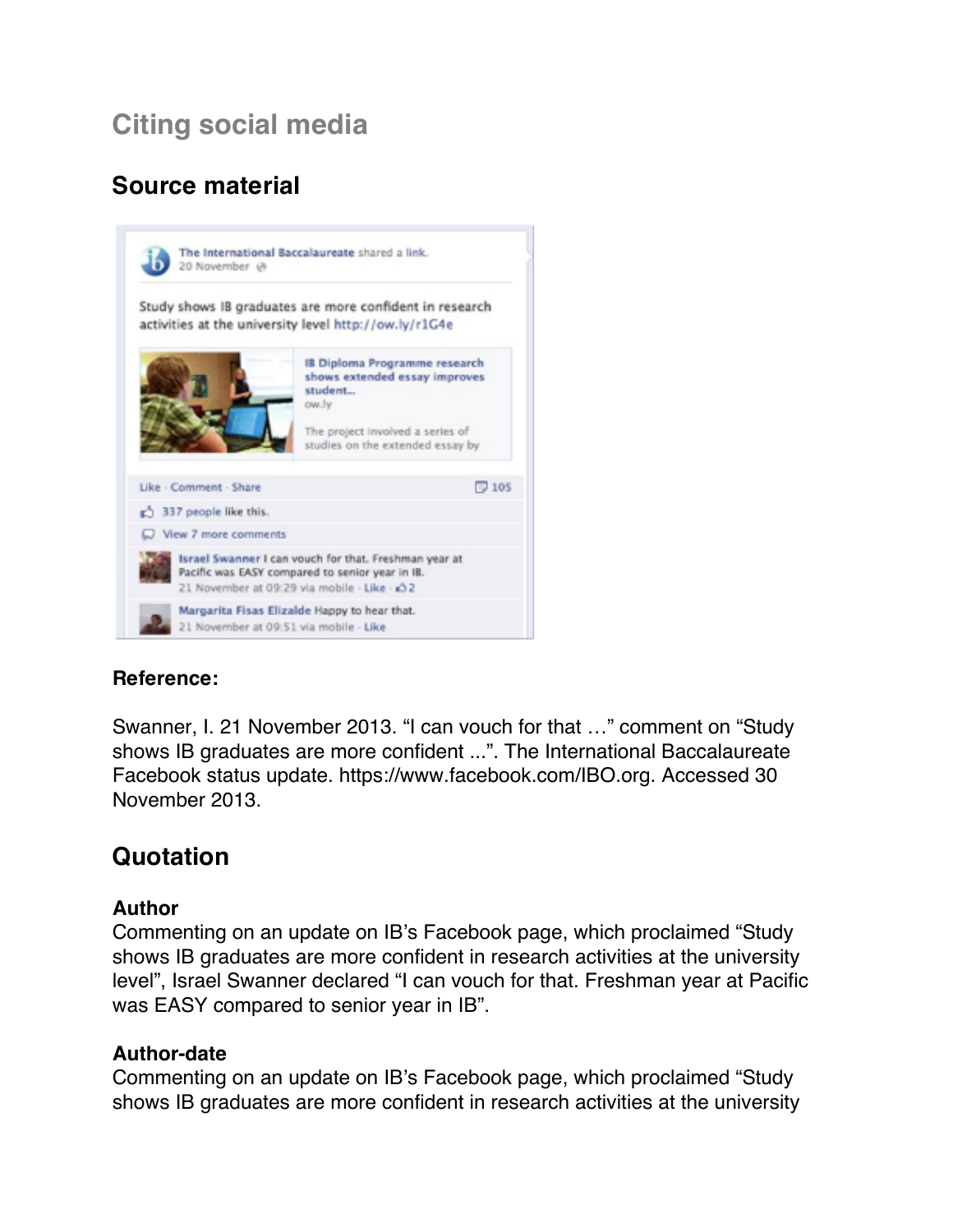level", Israel Swanner (2013) declared "I can vouch for that. Freshman year at Pacific was EASY compared to senior year in IB".

#### **Numbered footnote**

Commenting on an update on IB's Facebook page, which proclaimed "Study shows IB graduates are more confident in research activities at the university level", Israel Swanner declared "I can vouch for that. Freshman year at Pacific was EASY compared to senior year in IB".<sup>4</sup>

<sup>4</sup> Swanner, I. 21 November 2013. "I can vouch for that ... " comment on "Study shows IB graduates are more confident ..." The International Baccalaureate Facebook status update. https://www.facebook.com/IBO.org. Accessed 30 November 2013

### **Paraphrase**

#### **Author**

A well-liked comment on Facebook supports research evidence that the Diploma Programme is an excellent preparation for university (Swanner).

#### **Author-date**

A well-liked comment on Facebook supports research evidence that the Diploma Programme is an excellent preparation for university (Swanner 2013).

#### **Numbered footnote**

A well-liked comment on Facebook supports research evidence that the Diploma Programme is an excellent preparation for university.<sup>4</sup>

<sup>4</sup> Swanner, I. 21 November 2013. "I can vouch for that ... " comment on "Study shows IB graduates are more confident ..." The International Baccalaureate Facebook status update. https://www.facebook.com/IBO.org. Accessed 30 November 2013.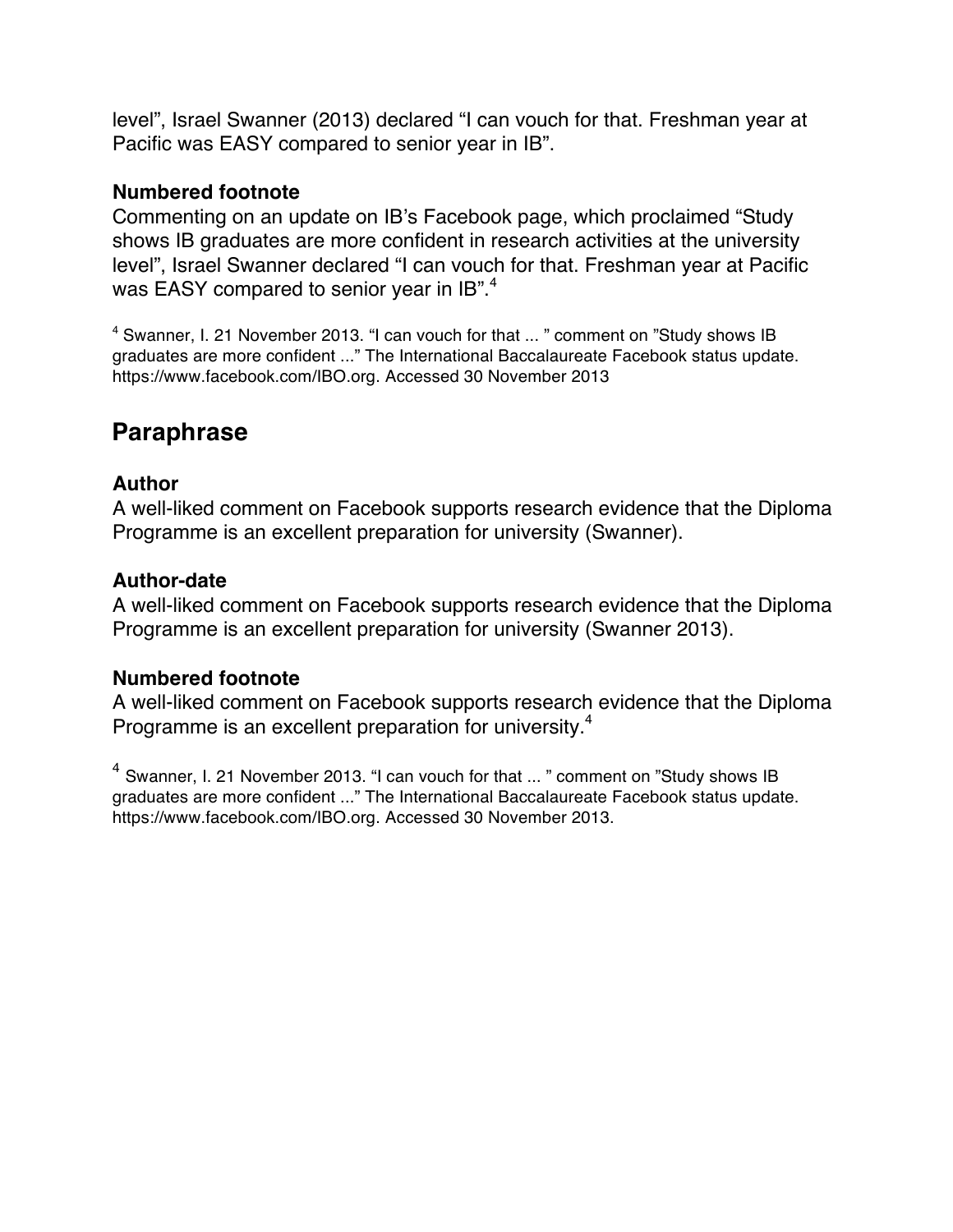## **Citing an image**

## **Source material**



#### **Reference:**

IB (International Baccalaureate). November 2012. The IB Diploma Programme statistical bulletin, May 2012 Examination Session. https://www.ibo.org/facts/statbulletin/dpstats/documents/ may\_2012\_statistical\_bulletin.pdf.

### **Quotation**

#### **Author**

On the other hand, as we can see in Figure 4, very few students score an **E** for theory of knowledge.

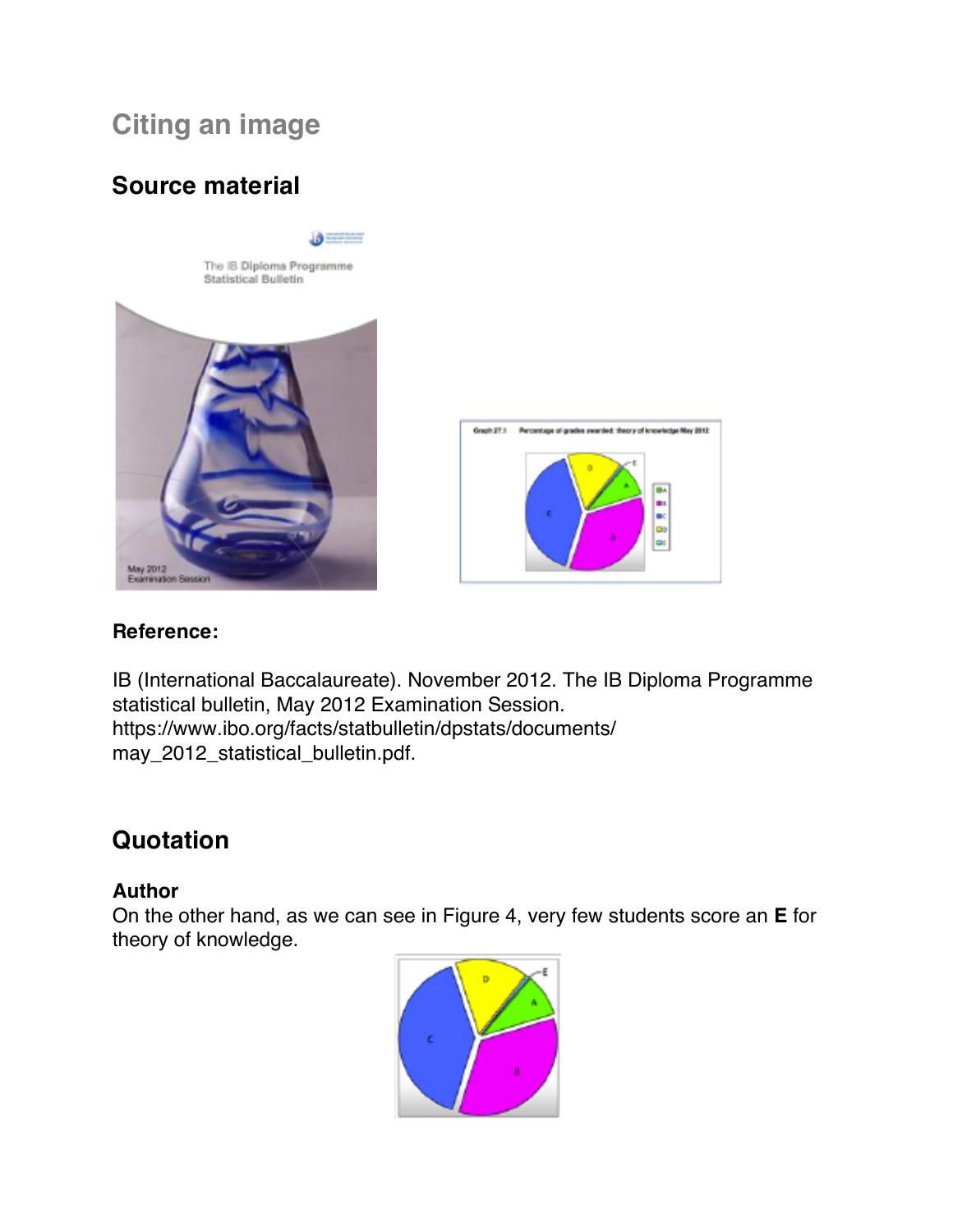Figure 4. Percentage of grades awarded: theory of knowledge May 2012

#### **Author-date**

On the other hand, as we can see in Figure 4, very few students score an **E** for theory of knowledge (IBO, 2012, 40).



Figure 4. Percentage of grades awarded: theory of knowledge May 2012

#### **Numbered footnote**

On the other hand, as we can see in Figure 4, very few students score an **E** for theory of knowledge (IBO, 2012, 40).



Figure 4. Percentage of grades awarded: theory of knowledge May 2012.<sup>5</sup>

<sup>5</sup> IB (International Baccalaureate). November 2012. The IB Diploma Programme statistical bulletin, May 2012 Examination Session.

https://www.ibo.org/facts/statbulletin/dpstats/documents/may\_2012\_statistical\_bulletin.pdf. P 40.

# **Definitions**

The words listed here are often used, sometimes interchangeably, in textbooks and in style guides. To support understanding, the terminology in this guide uses the following definitions.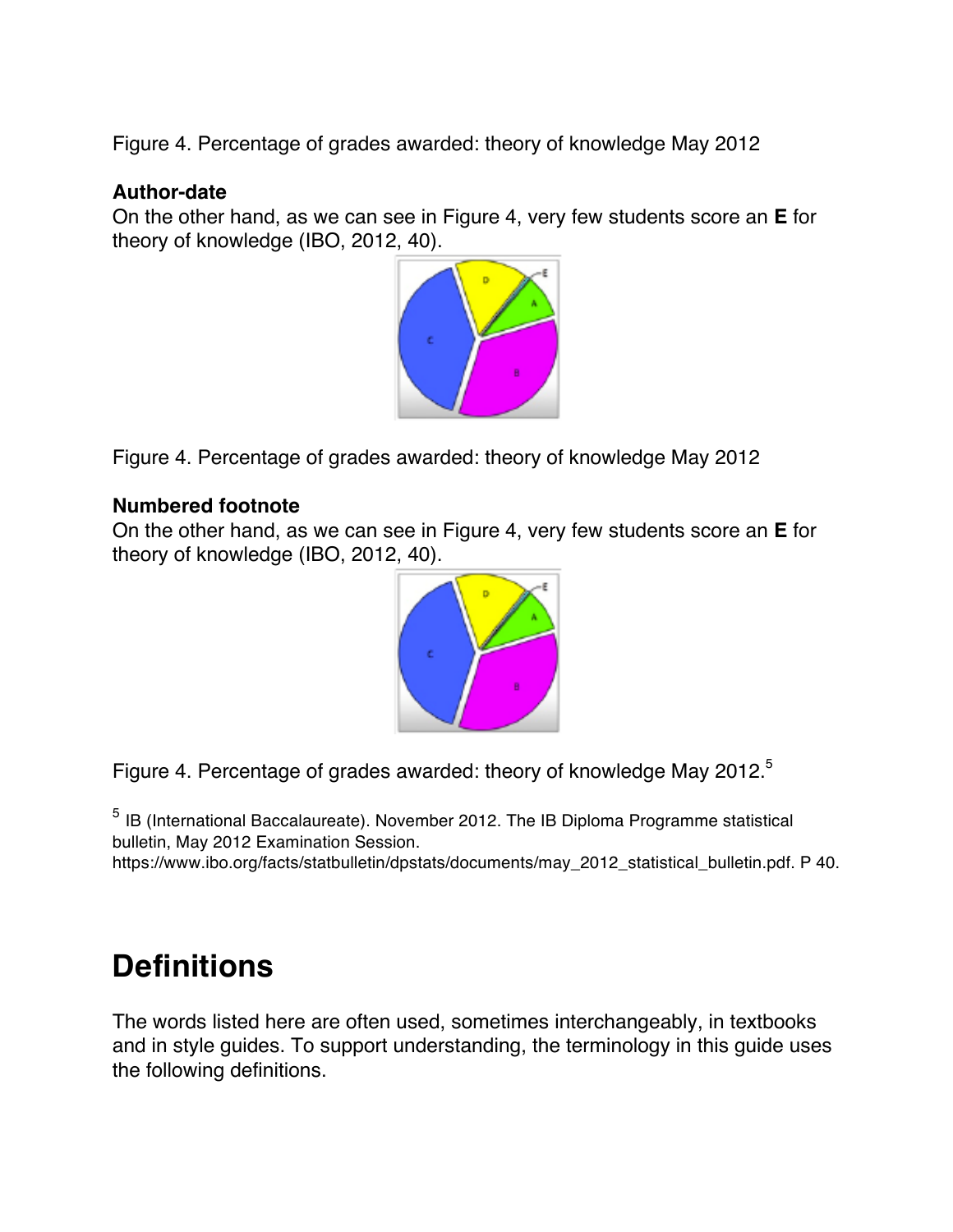## **Documentation**

Documentation is the stylized process of indicating sources in the text (citation) **and** giving full details (references) to enable another reader to locate the sources.

# **Style guide**

A style guide is a published manual that gives guidance on citation and references to help ensure that our documentation is expressed consistently, and that we include all the elements needed for our sources to be identified.

Some style guides offer more than one set of choices or sub-styles; if we use a particular sub-style, we must be sure to use the same sub-style throughout our work.

As well as advice on citations and referencing, many published style guides give advice on spelling, abbreviations, punctuation, and so on. Many also give guidance on research and on the general writing process.

Style guides in common use in the academic world include the following.

- MLA (Modern Language Association)
- APA (American Pyschological Association)
- Harvard
- Chicago/Turabian
- CSE (Council of Science Editors)
- ISO 690 (International Organization for Standardization)

Note local variations between style guides; writers should be sure to follow a single style guide consistently. **When consulted sources are accessed online, the IB prefers the use of URLs (uniform resource locators) or DOIs (digital object identifiers), even if the published style guide makes them optional.**

Owing to different editions of style guides, the variety of languages in which members of the IB community complete their work, and diverse subject areas, the IB does not endorse any particular style guide. This choice is left to the discretion of the authors/creators, or their advisers.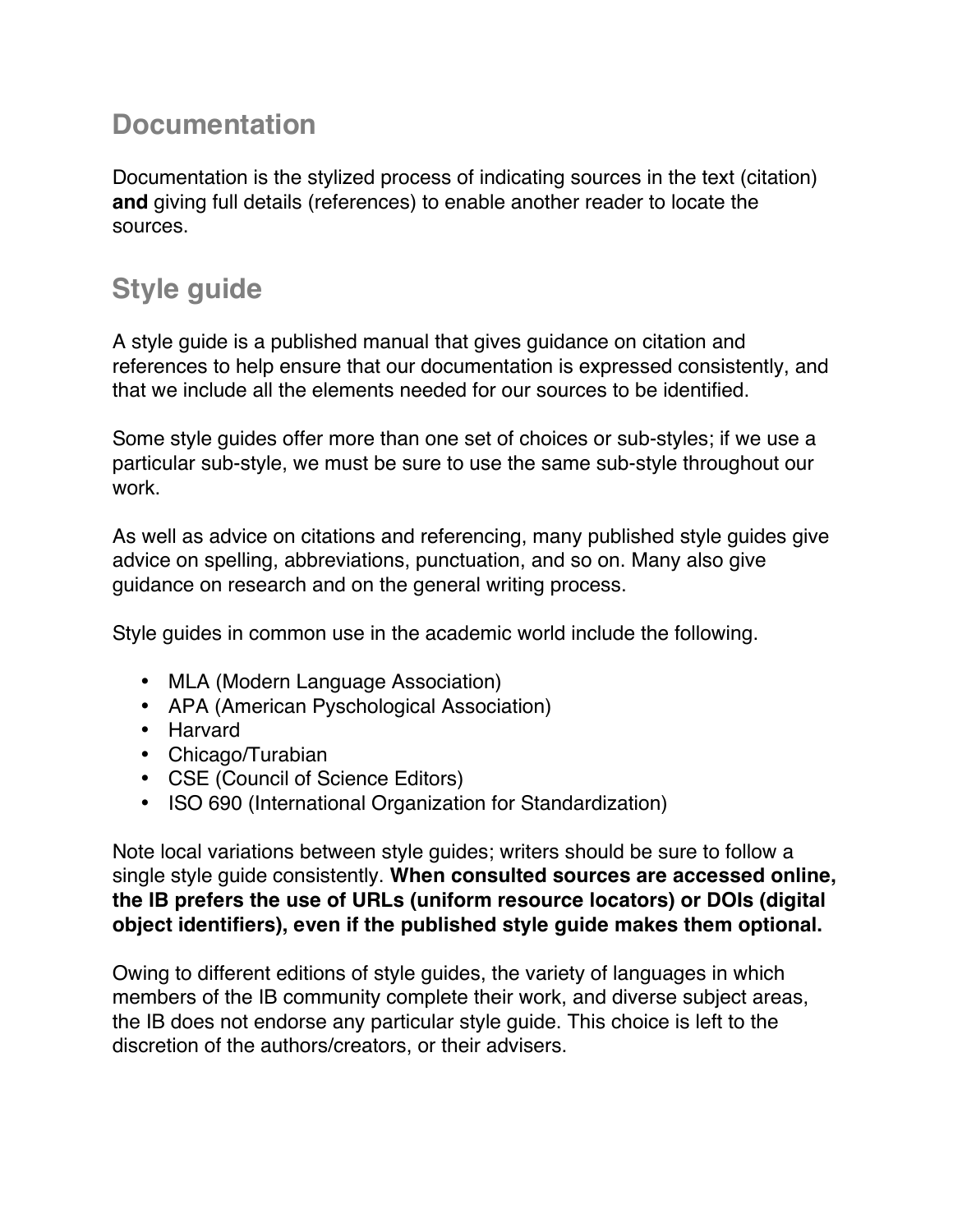For assessment purposes, IB students are not expected to show faultless expertise in referencing but **are** expected to acknowledge all uses of other people's work.

## **Citation**

A citation is an indication (signal) in the text that this (material) is not ours; we have "borrowed" it (as a direct quote, paraphrase or summary) from someone or somewhere else. The citation in the text can be:

- in the form of an introductory phrase, or
- at the end of the statement, or
- indicated by a superscript or bracketed number that leads to a similarly numbered footnote or endnote.

Every citation should be given a full reference that enables the reader to locate the exact source used.

## **Reference**

A reference gives full details of the source cited in the work; the parts or elements of the reference should be noted in a consistent order. Use of a recognized style guide will help ensure consistency, and will also ensure that all required elements are included.

Every reference should be given a citation in the text. If we have looked at a source but not mentioned or cited it in the text, then we do not include it as a reference.

## **Bibliography/references/works cited**

Most style guides require a list of references at the end of the work. This is usually a list, in alphabetical order, of the authors (last name first), whose words and works have been cited in the work. The title of this section varies from one style guide to another.

Each entry in the list of references includes the full information (or as much of it as can be found), expressed in a consistent fashion, which will allow an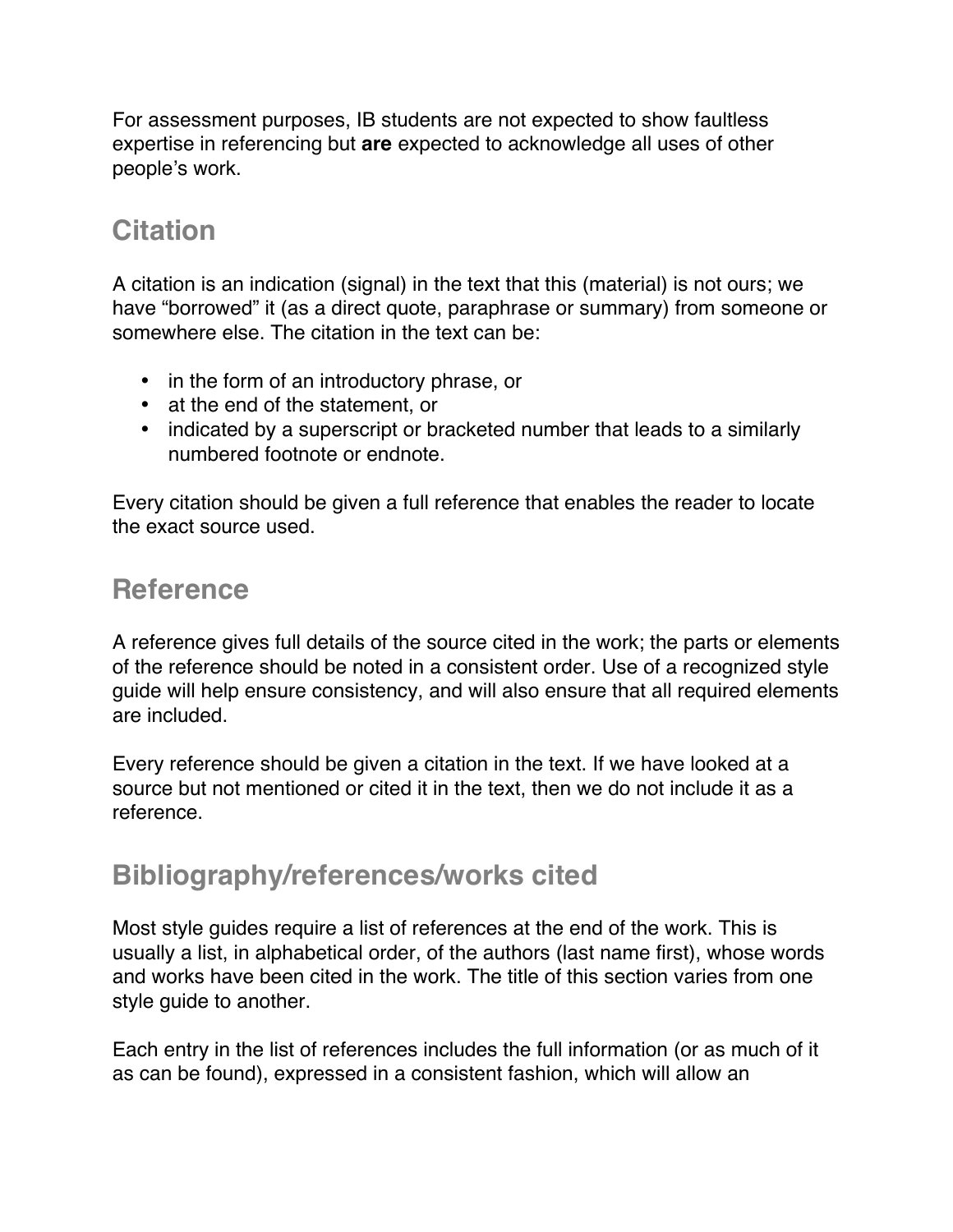interested reader to track down exactly where you found the material you have used and cited.

### **Paraphrase**

In writing an essay, we often use our own words to put over someone else's thoughts and ideas. While there are some words that we cannot change (especially the names of people, places, chemicals, and so on), we should use our own words for as much as we can of the rest of the passage. We should also aim to change the structure of the passage, perhaps by reordering the thoughts and ideas.

When we paraphrase, we need to make it very clear where the original author's ideas start and where they finish. If we include our own examples, we should make it clear that these are our thoughts and not those of the original author.

## **Summary**

A summary is a much-shortened summing up of someone else's work. We might summarize a chapter or academic paper, or perhaps even a book, in two or three sentences. Again, although we are using our own words, we must still cite the original source used.

Summaries are often used in a review of the literature—when we sum up what other writers have said or done in investigating a topic or theme.

## **Quotation**

When we use someone else's **exact** words, we quote that original author, and we show this is a quotation by using quotation marks. Longer quotations may be indicated by the use of an indented paragraph (without quotation marks). As well as indicating the words quoted, we must also acknowledge the author by using an in-text citation, the citation in turn linking to a full reference.

Quotations should normally be used sparingly and carefully; essays on literary subjects or from historical documents might include more quotations than other essays.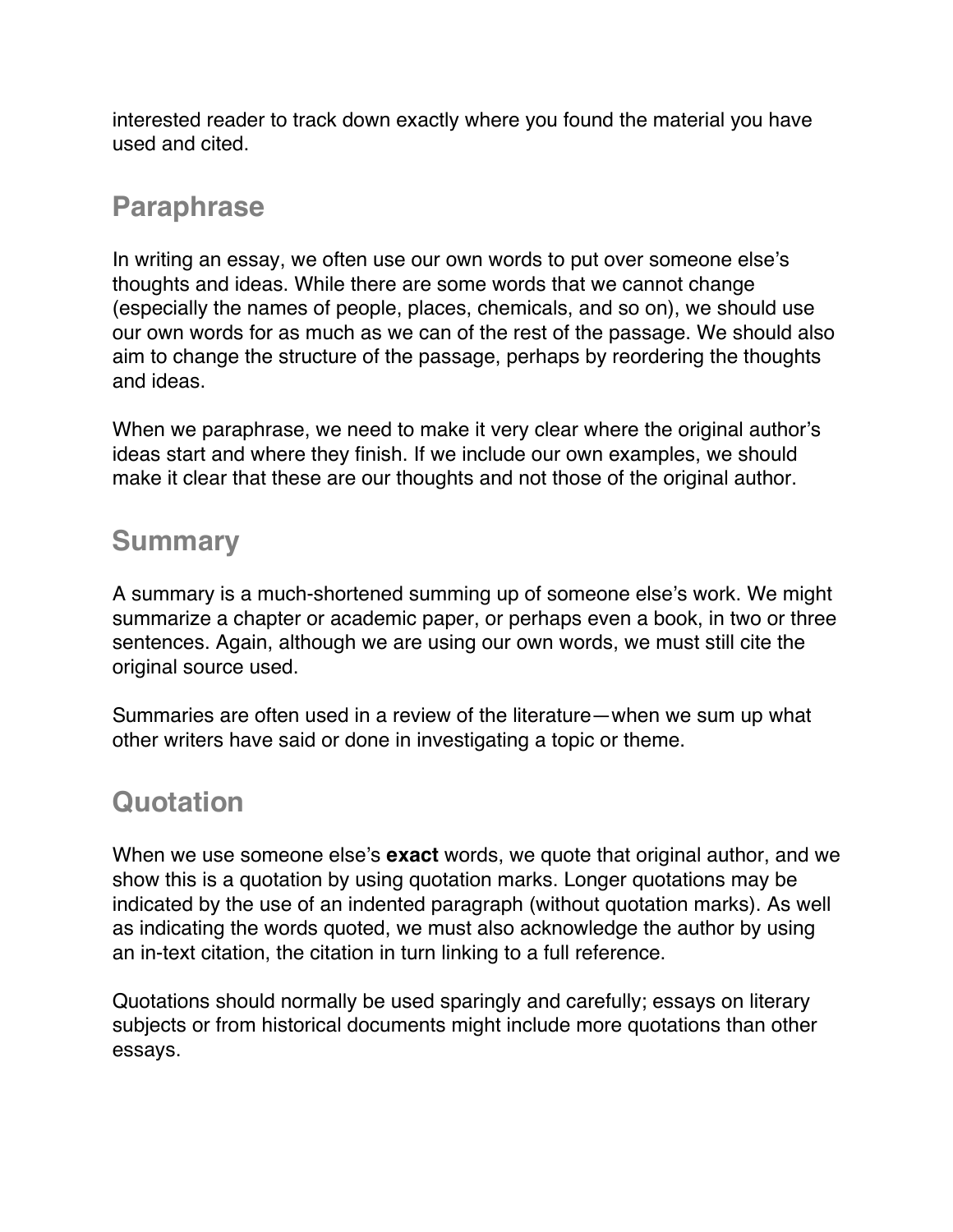# **Documentation checklist**

| <b>Documentation checklist</b>                                               |  |
|------------------------------------------------------------------------------|--|
| When you have used an author's exact words, have you put "quotation"         |  |
| marks" around the quotation and named (cited) the original writer?           |  |
|                                                                              |  |
| (If you indent your quotation(s), quotation marks are not needed, but the    |  |
| author must still be cited; have you cited your indented quotations?)        |  |
| When you put someone else's thoughts and ideas in your own words,            |  |
| have you still named (cited) the original author(s)?                         |  |
| When you use someone else's words or work, is it clear where such use        |  |
| starts-and where it finishes?                                                |  |
| Have you included full references for all borrowed images, tables,           |  |
| graphs, maps, and so on?                                                     |  |
| Print material: Have you included the page number(s) of print material       |  |
| you have used (especially important with exact quotations)?                  |  |
| Internet material: Have you included both the date on which the material     |  |
| was posted and the date of your last visit to the web page or site?          |  |
| Internet material: Have you included the URL or the DOI?                     |  |
| For each citation in the text, is there a full reference in your list of     |  |
| references (works cited/bibliography) at the end?                            |  |
|                                                                              |  |
| Is the citation a direct link to the first word(s) of the reference?         |  |
| For each reference in the list of references (works cited/bibliography) at   |  |
| the end, is there a citation in the text?                                    |  |
|                                                                              |  |
| $Do(es)$ the first word(s) of the reference link directly to the citation as |  |
| used?                                                                        |  |
| Is your list of references (works cited/bibliography) in alphabetical order, |  |
| with the last name of the author first?                                      |  |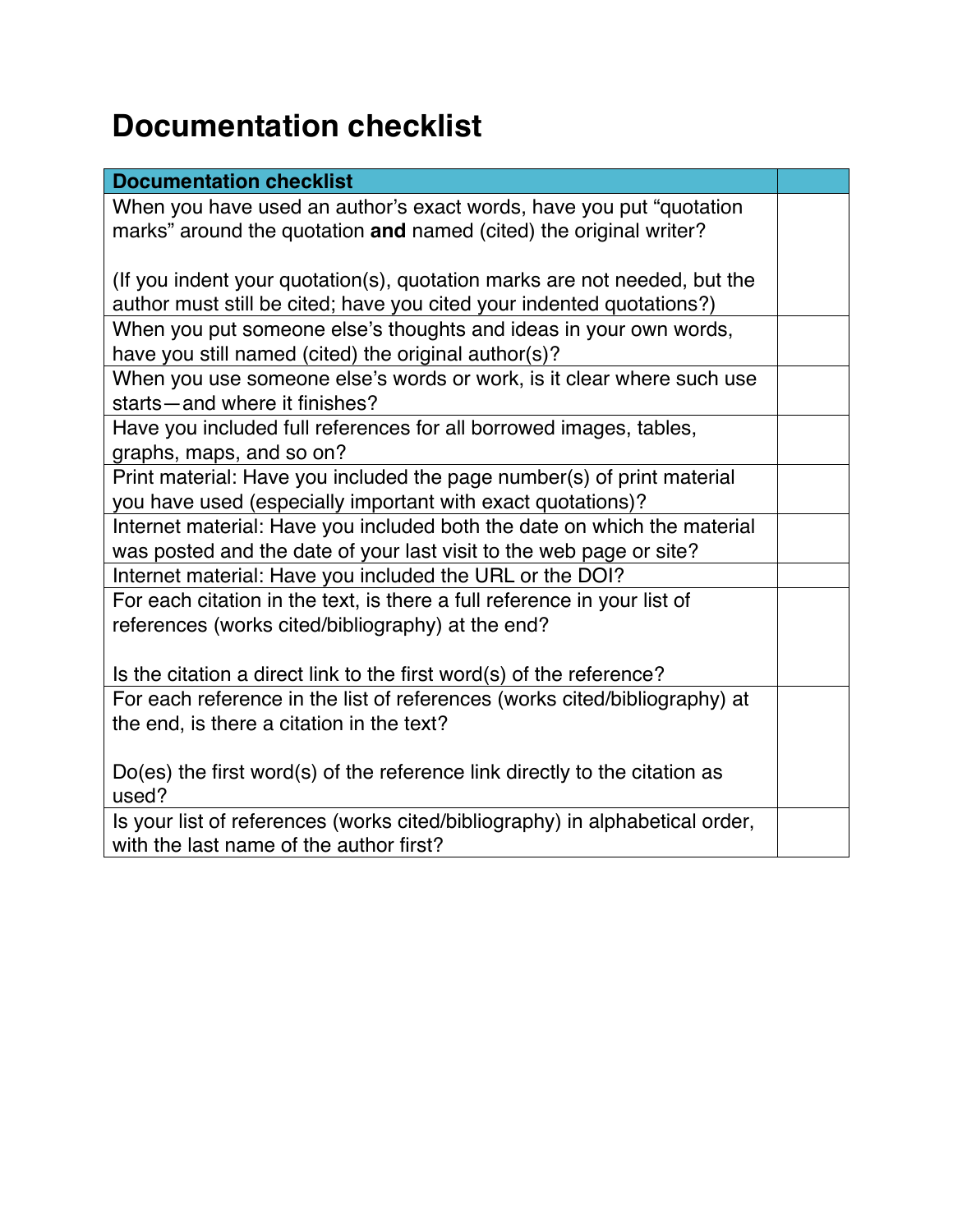# **Elements to be included in the reference**

*The elements (probably) necessary in the full reference in the list of references, list of works cited or bibliography are noted below. At least enough information needs to be given to enable the source material to be tracked down and identified when different editions, issues, versions or formats are available. It is permissible to use common sense when deciding which elements to include for types of media not listed here—in such cases correctness may not be possible: completeness and consistency are the desirable features.*

#### **Book**

- Author(s) / creator(s)
- Title
- Institution / publisher and city
- Publication date

#### **Chapter from book (essays, readings, etc)**

- Author(s) / creator(s)
- Chapter / article / page title
- Title
- Institution / publisher and city
- Publication date
- Page number(s)

#### **Online book**

- Author(s) / creator(s)
- Title
- Institution / publisher and city
- URL / DOI
- Publication date

#### **E-book**

- Author(s) / creator(s)
- Title
- Institution / publisher and city
- Publication date
- E-reader / device

#### **Newspaper / magazine article**

- Author(s) / creator(s), if available
- Chapter / article / page title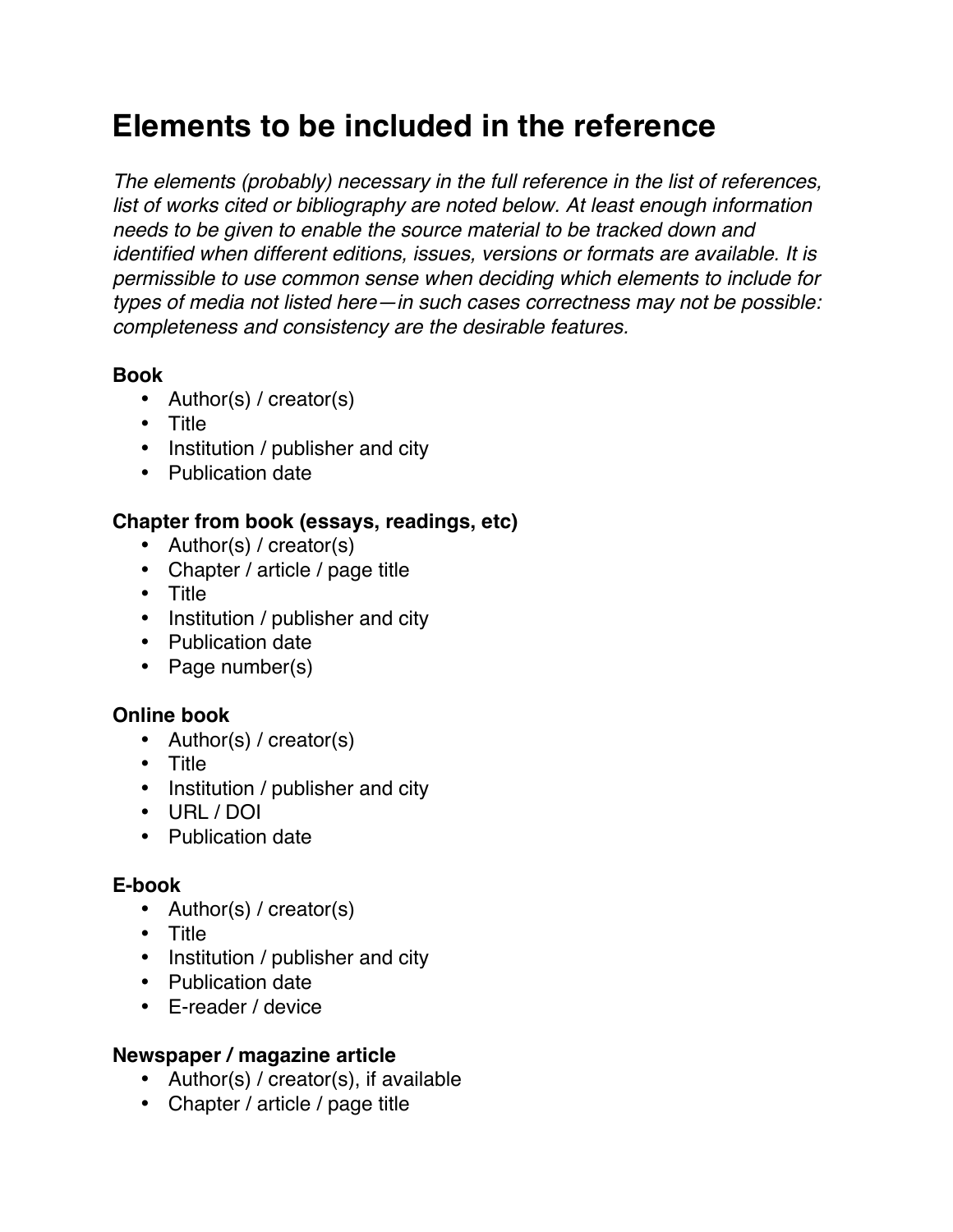- Periodical name
- Publication date
- Page number(s)

#### **Journal paper**

- Author(s) / creator(s)
- Chapter / article / page title
- Periodical name
- Publication date
- Volume / issue number
- Page number(s)

#### **Electronic newspaper / magazine article**

- Author(s) / creator(s), if available
- Chapter / article / page title
- Periodical name
- Publication date
- Page number(s), if available
- Database name, if applicable
- E-reader / device, if applicable

#### **Electronic journal paper**

- Author(s) / creator(s)
- Chapter / article / page title
- Periodical name
- URL / DOI
- Publication date
- Volume / issue number
- Page number(s), if available
- Database name, if applicable
- E-reader / device, if applicable

#### **Internet / web page**

- Author(s) / creator(s), if available
- Chapter / article / page title
- Title
- Institution / publisher and city, if applicable
- URL / DOI
- Publication date, if available